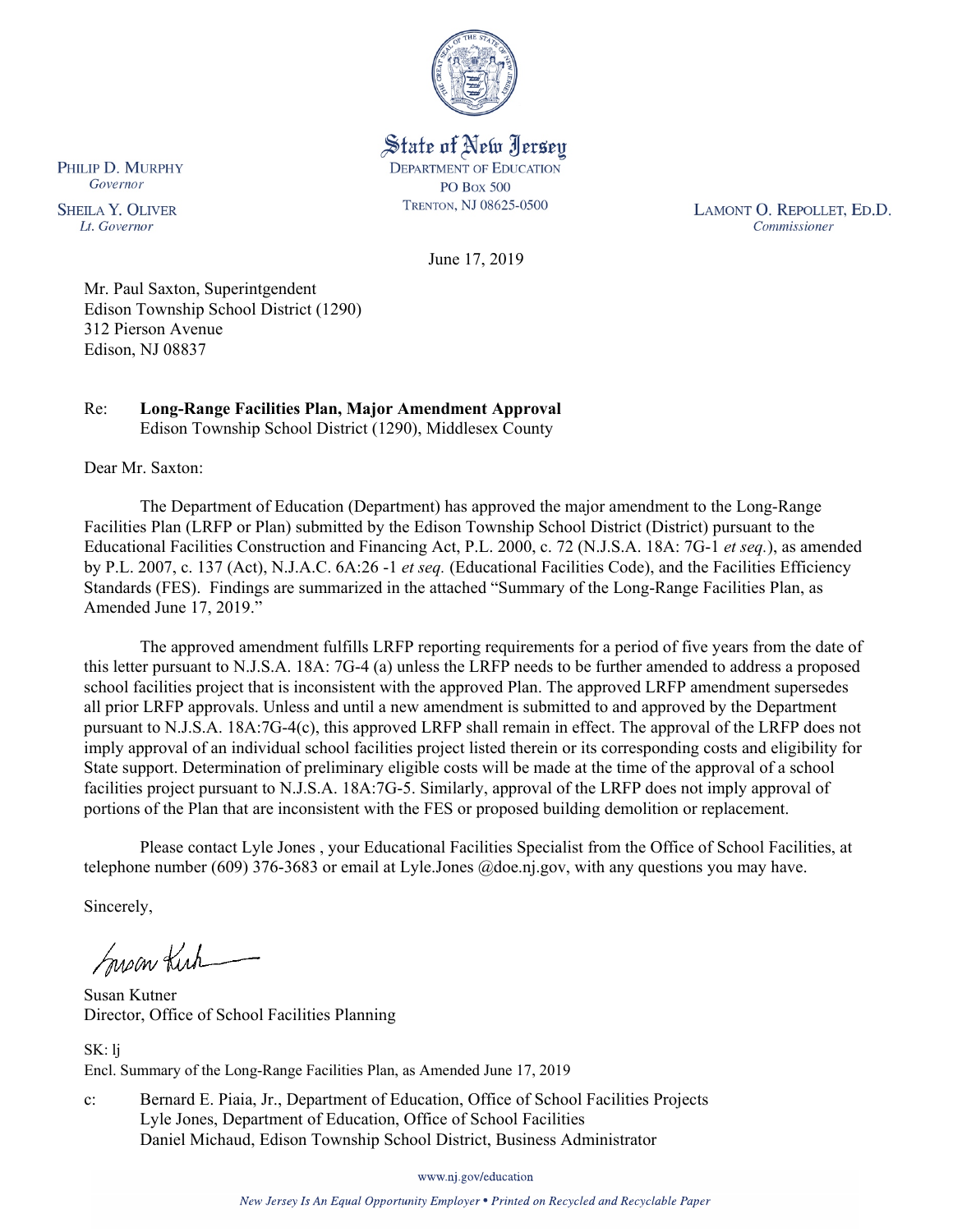# **Edison Township School District (1290) Summary of the Long-Range Facilities Plan, as Amended June 17, 2019**

The Department of Education (Department) has completed its review of the major amendment to the Long-Range Facilities Plan (LRFP or Plan) submitted by the Edison Township School District (District) pursuant to the Educational Facilities Construction and Financing Act, P.L. 2000, c. 72 (N.J.S.A. 18A: 7G-1 *et seq.*), as amended by P.L. 2007, c. 137 (Act), N.J.A.C. 6A:26-1 et seq. (Educational Facilities Code), and the Facilities Efficiency Standards (FES).

The following provides a summary of the District's approved amended LRFP. The summary is based on the standards set forth in the Act, the Educational Facilities Code, the FES, District-reported information in the Department's LRFP reporting system, and supporting documentation. The referenced reports in *italic* text are standard reports available on the Department's LRFP website.

### **1. Inventory Overview**

The District is classified as a Regular Operating District (ROD) for funding purposes. It provides services for students in grades K-12.

The District identified existing and proposed schools, sites, buildings, rooms, and site amenities in its LRFP. Table 1 lists the number of existing and proposed district schools, sites, and buildings. Detailed information can be found in the *School Asset Inventory Report* and the *Site Asset Inventory Report.*

**As directed by the Department, school facilities projects that have received initial approval by the Department and have been approved by the voters, if applicable, are represented as "existing" in the LRFP.** Approved projects that include new construction and/or the reconfiguration/reassignment of existing program space are as follows: n/a.

# **Table 1: Number of Schools, School Buildings, and Sites**

|                                              | <b>Existing</b> | <b>Proposed</b> |
|----------------------------------------------|-----------------|-----------------|
| Number of Schools (assigned DOE school code) | 20              | 20              |
| Number of School Buildings <sup>1</sup>      | 19              | 19              |
| Number of Non-School Buildings <sup>2</sup>  |                 |                 |
| Number of Vacant Buildings                   |                 |                 |
| Number of Sites                              | 9               | 19              |

*1 Includes district-owned buildings and long-term leases serving students in district-operated programs 2 Includes occupied district-owned buildings not associated with a school, such as administrative or utility buildings*

Based on the existing facilities inventory submitted by the District:

- Schools using leased buildings (short or long-term):  $n/a$
- Schools using temporary classroom units (TCUs), excluding TCUs supporting construction:  $n/a$
- Vacant/unassigned school buildings:  $n/a$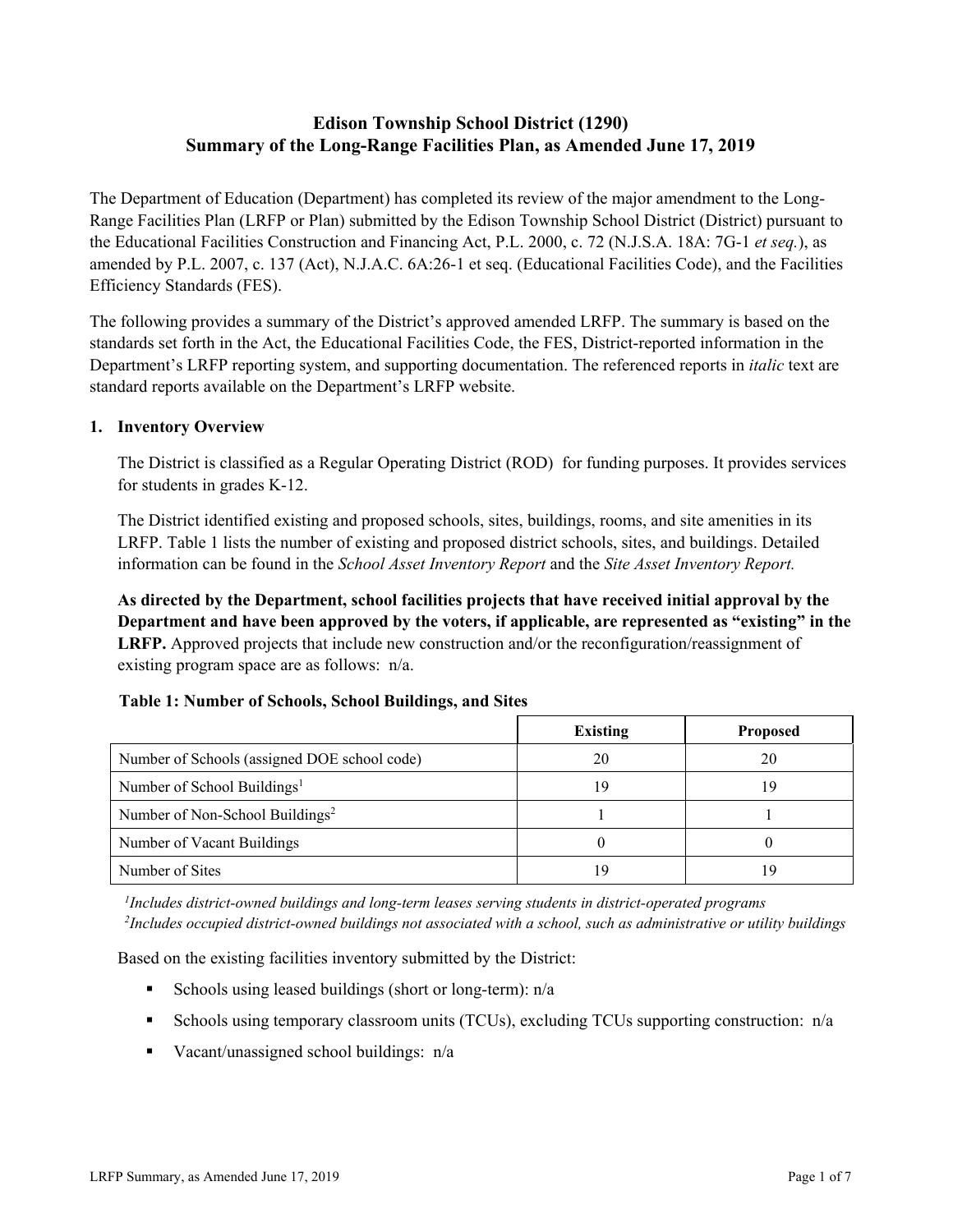**FINDINGS** The Department has determined that the proposed inventory is adequate for approval of the District's LRFP amendment. However, the LRFP determination does not imply approval of an individual school facilities project listed within the LRFP; the District must submit individual project applications for project approval.

# **2. District Enrollments**

The District determined the number of students, or "proposed enrollments," to be accommodated for LRFP planning purposes on a district-wide basis and in each school.

The Department minimally requires the submission of a standard cohort-survival projection. The cohortsurvival method projection method forecasts future students based upon the survival of the existing student population as it moves from grade to grade. A survival ratio of less than 1.00 indicates a loss of students, while a survival ratio of more than 1.00 indicates the class size is increasing. For example, if a survival ratio tracking first to second grade is computed to be 1.05, the grade size is increasing by 5% from one year to the next. The cohort-survival projection methodology works well for communities with stable demographic conditions. Atypical events impacting housing or enrollments, such as an economic downturn that halts new housing construction or the opening of a charter or private school, typically makes a cohort-survival projection less reliable.

#### **Proposed enrollments are based on a standard cohort-survival enrollment projection.**

Adequate supporting documentation was submitted to the Department to justify the proposed enrollments. Table 2 provides a comparison of existing and projected enrollments. All totals include special education students.

| <b>Grades</b>                | <b>Existing Enrollments</b><br>2018-219 | <b>District Proposed Enrollments</b><br>2023-2024 |
|------------------------------|-----------------------------------------|---------------------------------------------------|
| PK (excl. private providers) | 49                                      | 298                                               |
| Grades K-5                   | 7.829                                   | 7,034                                             |
| Grades 6-8                   | 3,834                                   | 4,241                                             |
| Grades 9-12                  | 4,605                                   | 5,290                                             |
| Totals K-12                  | 16,317                                  | 16,863                                            |

#### **Table 2: Enrollments**

**FINDINGS** The Department has determined the District's proposed enrollments to be acceptable for approval of the District's LRFP amendment. The Department will require a current enrollment projection at the time an application for a school facilities project is submitted incorporating the District's most recent enrollments in order to verify that the LRFP's planned capacity is appropriate for the updated enrollments.

# **3. District Practices Capacity**

Based on information provided in the room inventories, *District Practices Capacity* was calculated for each school building to determine whether adequate capacity is proposed for the projected enrollments based on district scheduling and class size practices. The capacity totals assume instructional buildings can be fully utilized regardless of school sending areas, transportation, and other operational issues. The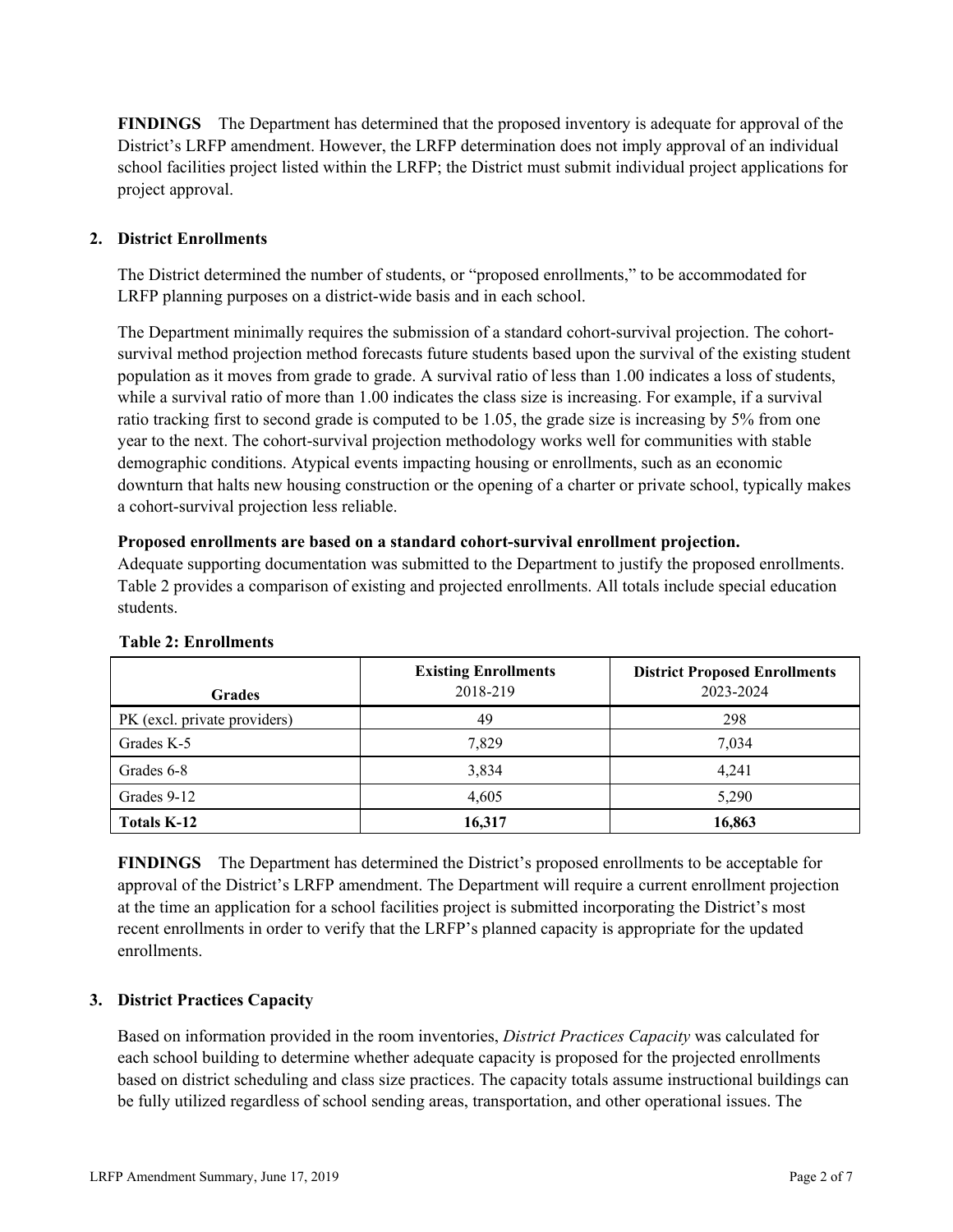calculations only consider district-owned buildings and long-term leases; short term leases and temporary buildings are excluded. A capacity utilization factor of 90% for classrooms serving grades K-8 and 85% for classrooms serving grades 9-12 is applied in accordance with the FES. No capacity utilization factor is applied to preschool classrooms.

In certain cases, districts may achieve adequate District Practices Capacity to accommodate enrollments but provide inadequate square feet per student in accordance with the FES, resulting in educational adequacy issues and "Unhoused Students." Unhoused students are considered in the "Functional Capacity" calculations used to determine potential State support for school facilities projects and are analyzed in Section 4.

Table 3 provides a summary of proposed enrollments and existing and proposed District-wide capacities. Detailed information can be found in the LRFP website reports titled *FES and District Practices Capacity Report, Existing Rooms Inventory Report, and Proposed Rooms Inventory Report.*

| <b>Grades</b>          | <b>Proposed</b><br><b>Enrollments</b> | <b>Existing</b><br><b>District</b><br><b>Practices</b><br>Capacity | <b>Existing</b><br>Deviation* | <b>Proposed</b><br><b>District</b><br><b>Practices</b><br>Capacity | <b>Proposed</b><br>Deviation* |
|------------------------|---------------------------------------|--------------------------------------------------------------------|-------------------------------|--------------------------------------------------------------------|-------------------------------|
| Elementary (PK-5)      | 7,332                                 | 6,591.60                                                           | $-740.40$                     | 7,119.40                                                           | $-212.60$                     |
| Middle $(6-8)$         | 4,241                                 | 3,537.60                                                           | $-703.40$                     | 4,096.90                                                           | $-144.10$                     |
| High $(9-12)$          | 5,290                                 | 3,814.80                                                           | $-1,475.20$                   | 5,120.40                                                           | $-169.60$                     |
| <b>District Totals</b> | 16,863                                | 13,944.00                                                          | $-2,919.00$                   | 16,336.70                                                          | $-526.30$                     |

**Table 3: District Practices Capacity Analysis**

*\* Positive numbers signify surplus capacity; negative numbers signify inadequate capacity. Negative values for District Practices capacity are acceptable for approval if proposed enrollments do not exceed 100% capacity utilization.*

Considerations:

- Based on the proposed enrollments and existing room inventories, the District is projected to have inadequate capacity for the following grade groups, assuming all school buildings can be fully utilized: PK-5, 6-8, 9-12
- Adequate justification has been provided by the District if the proposed capacity for a school significantly deviates from the proposed enrollments. Generally, surplus capacity is acceptable for LRFP approval if additional capacity is not proposed through new construction.

**FINDINGS**The Department has determined that proposed District capacity, in accordance with the proposed enrollments, is adequate for approval of the District's LRFP amendment. The Department will require a current enrollment projection at the time an application for a school facilities project is submitted, incorporating the District's most recent Fall Enrollment Report, in order to verify that the LRFP's planned capacity meets the District's updated enrollments.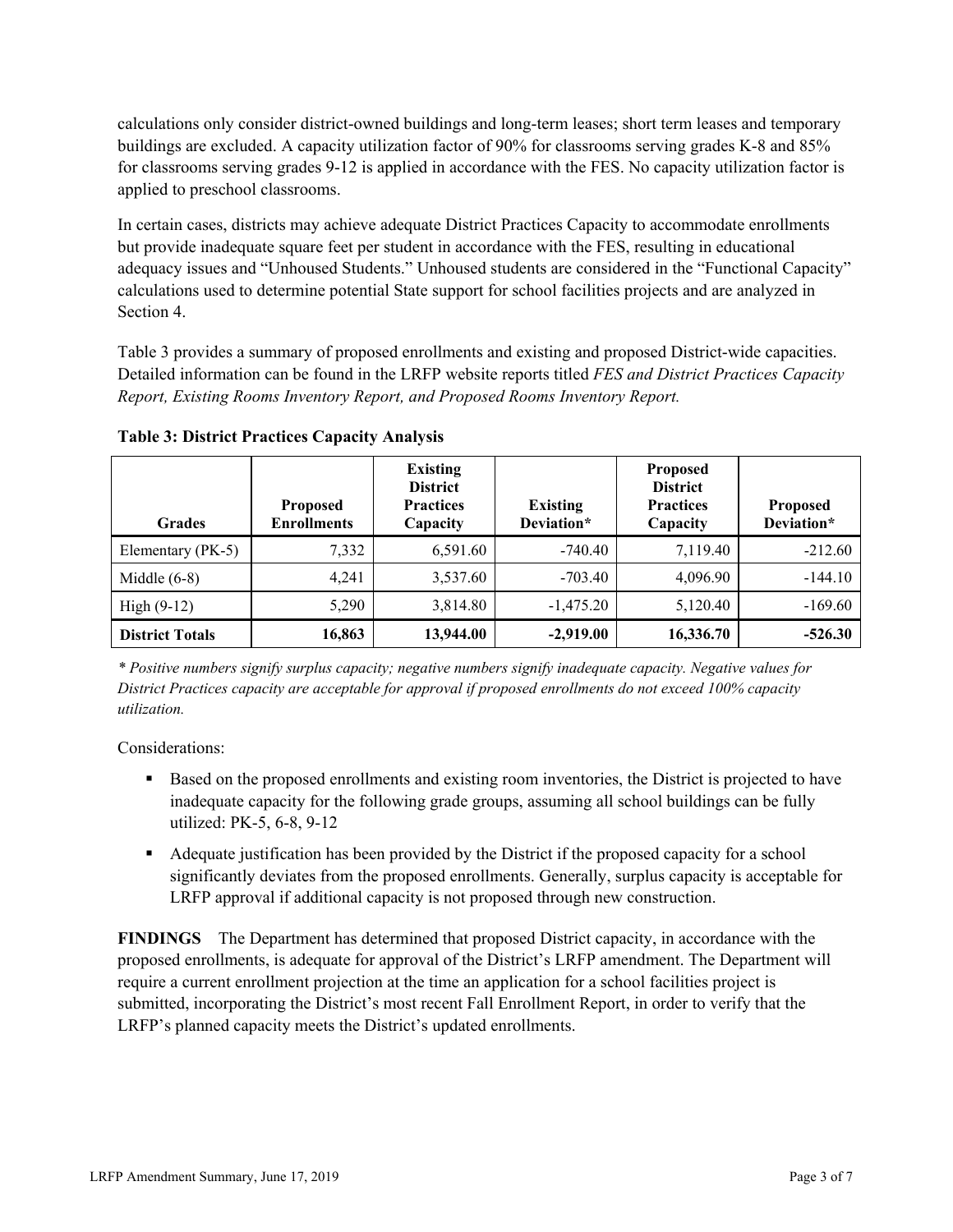### **4. Functional Capacity and Unhoused Students**

*Functional Capacity* was calculated and compared to the proposed enrollments to provide a preliminary estimate of Unhoused Students and new construction funding eligibility.

*Functional Capacity* is the adjusted gross square footage of a school building *(total gross square feet minus excluded space)* divided by the minimum area allowance per full-time equivalent student for the grade level contained therein. *Unhoused Students* is the number of students projected to be enrolled in the District that exceeds the Functional Capacity of the District's schools pursuant to N.J.A.C. 6A:26-2.2(c). *Excluded Square Feet* includes (1) square footage exceeding the FES for any pre-kindergarten, kindergarten, general education, or self-contained special education classroom; (2) grossing factor square footage *(corridors, stairs, mechanical rooms, etc.)* that exceeds the FES allowance, and (3) square feet proposed to be demolished or discontinued from use. Excluded square feet may be revised during the review process for individual school facilities projects.

Table 4 provides a preliminary assessment of the Functional Capacity, Unhoused Students, and Estimated Maximum Approved Area for each FES grade group. The calculations exclude temporary facilities and short-term leased buildings. School buildings proposed for whole or partial demolition or reassignment to a non-school use are excluded from the calculations pending project application review. If a building is proposed to be reassigned to a different school, the square footage is applied to the proposed grades after reassignment. Buildings that are not assigned to a school are excluded from the calculations. Detailed information concerning the calculations can be found in the *Functional Capacity and Unhoused Students Report* and the *Excluded Square Footage Report.*

|                                              | <b>PK/K-5</b> | $6-8$      | $9-12$     | <b>Total</b> |
|----------------------------------------------|---------------|------------|------------|--------------|
| Proposed Enrollments                         | 7,332         | 4,241      | 5,290      | 16,863       |
| FES Area Allowance (SF/student)              | 125.00        | 134.00     | 151.00     |              |
| <b>Prior to Completion of Proposed Work:</b> |               |            |            |              |
| <b>Existing Gross Square Feet</b>            | 647,213       | 391,098    | 442,103    | 1,480,414    |
| Adjusted Gross Square Feet                   | 596,964       | 388,025    | 433,889    | 1,418,878    |
| <b>Adjusted Functional Capacity</b>          | 4,775.71      | 2,895.71   | 2873.44    |              |
| <b>Unhoused Students</b>                     | 2,556.29      | 1,345.29   | 2,416.56   |              |
| Est. Max. Area for Unhoused Students         | 319,536.25    | 180,269.00 | 364,900.61 |              |
| <b>After Completion of Proposed Work:</b>    |               |            |            |              |
| Gross Square Feet                            | 792,029       | 440,538    | 644,479    | 1,877,046    |
| New Gross Square Feet                        | 148,140       | 50,140     | 203,886    | 402,166      |
| Adjusted Gross Square Feet                   | 745,104       | 438,165    | 637,775    | 1,821,044    |
| <b>Functional Capacity</b>                   | 5,960.83      | 3,269.89   | 4,223.68   |              |
| Unhoused Students after Construction         | 1,073.17      | 971.11     | 1,066.32   |              |
| Est. Max. Area Remaining                     | 171,396.25    | 130,129.00 | 161,014.61 |              |

**Table 4: Estimated Functional Capacity and Unhoused Students** 

Facilities used for non-instructional or non-educational purposes are ineligible for State support under the Act. However, projects for such facilities shall be reviewed by the Department to determine whether they are consistent with the District's LRFP and whether the facility, if it is to house students (full or part time)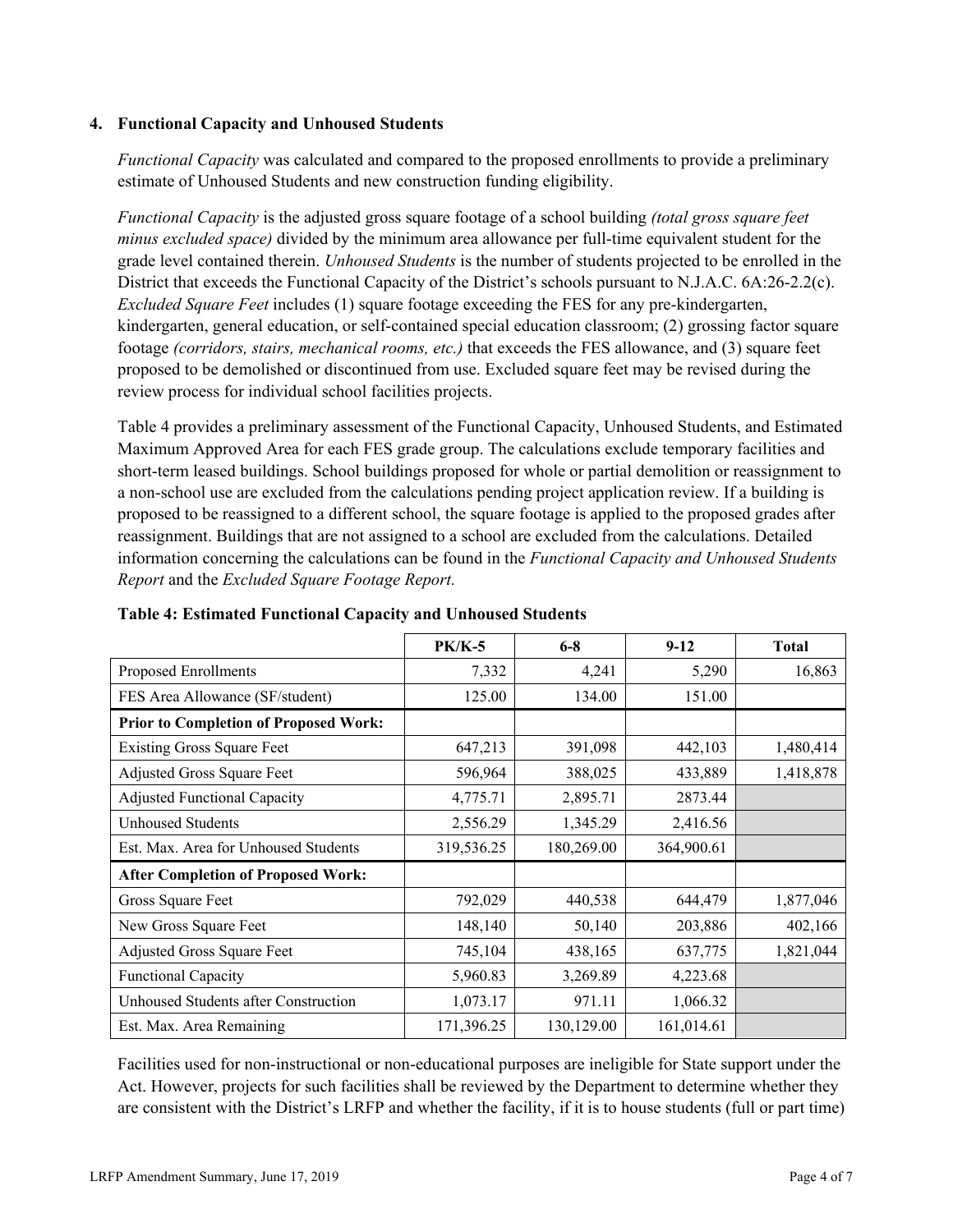conforms to educational adequacy requirements. These projects shall conform to all applicable statutes and regulations.

Estimated costs represented in the LRFP by the District are for capital planning purposes only. The estimates are not intended to represent preliminary eligible costs or final eligible costs of approved school facilities projects.

Considerations:

- The District does not have approved projects pending completion, as noted in Section 1, that impact the Functional Capacity calculations.
- The Functional Capacity calculations *exclude* square feet proposed for demolition or discontinuation for the following FES grade groups and school buildings pending a feasibility study and project review: n/a .
- Based on the preliminary assessment, the District has Unhoused Students prior to the completion of proposed work for the following FES grade groups: PK-5, 6-8, 9-12.
- New construction is proposed for the following FES grade groups: K-5, 6-8, 9-12.
- **Proposed new construction exceeds the estimated maximum area allowance for Unhoused** Students prior to the completion of the proposed work for the following grade groups: n/a .
- The District, based on the preliminary LRFP assessment, will have Unhoused Students after completion of the proposed LRFP work. If the District is projected to have Unhoused Students, adequate justification has been provided to confirm educational adequacy in accordance with Section 6 of this determination.

**FINDINGS** Functional Capacity and Unhoused Students calculated in the LRFP are preliminary estimates. Preliminary Eligible Costs (PEC) and Final Eligible Costs (FEC) will be included in the review process for specific school facilities projects. A feasibility study undertaken by the District is required if building demolition or replacement is proposed per N.J.A.C. 6A:26-2.3(b)(10).

# **5. Proposed Work**

The District assessed program space, capacity, and physical plant deficiencies to determine corrective actions. Capital maintenance, or *"system actions,"* address physical plant deficiencies due to operational, building code, and /or life cycle issues. Inventory changes, or *"inventory actions,*" add, alter, or eliminate sites, site amenities, buildings, and/or rooms.

The Act (N.J.S.A. 18A:7G-7b) provides that all school facilities shall be deemed suitable for rehabilitation unless a pre-construction evaluation undertaken by the District demonstrates to the satisfaction of the Commissioner that the structure might pose a risk to the safety of the occupants even after rehabilitation or that rehabilitation is not cost-effective. Pursuant to N.J.A.C. 6A:26-2.3(b)(10), the Commissioner may identify school facilities for which new construction is proposed in lieu of rehabilitation for which it appears from the information presented that new construction is justified, provided, however, that for such school facilities so identified, the District must submit a feasibility study as part of the application for the specific school facilities project. The cost of each proposed building replacement is compared to the cost of additions or rehabilitation required to eliminate health and safety deficiencies and to achieve the District's programmatic model.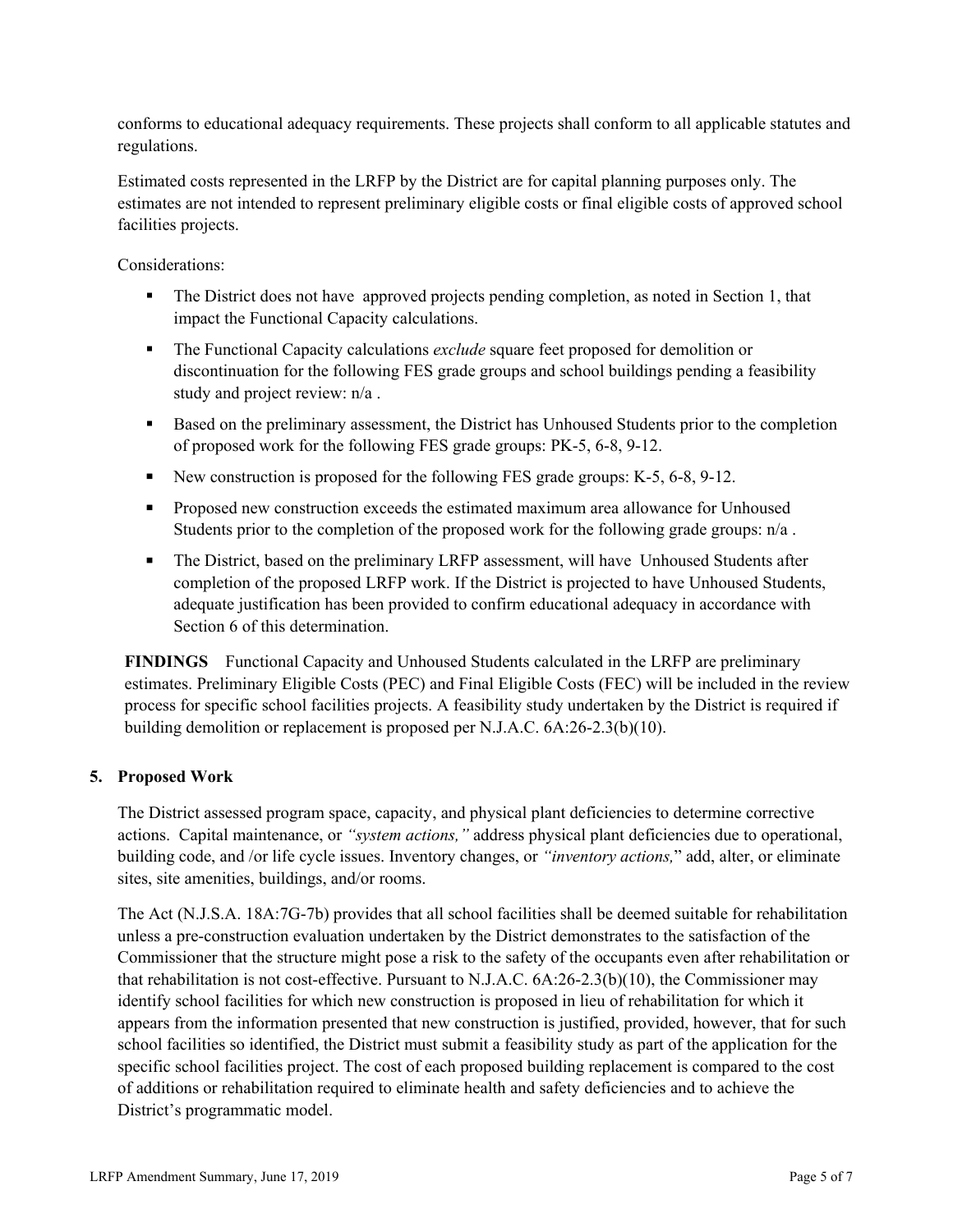Table 5 lists the scope of work proposed for each school based on the building(s) serving their student population. Detailed information can be found in the LRFP website reports titled *"School Asset Inventory," "LRFP Systems Actions Summary," and "LRFP Inventory Actions Summary."*

With the completion of the proposed work, the following schools are proposed to be eliminated: n/a ; the following schools are proposed to be added: n/a .

| <b>Proposed Scope of Work</b>                                                                  | <b>Applicable Schools</b>                                                                                                                                                                                                                                                                                                                               |
|------------------------------------------------------------------------------------------------|---------------------------------------------------------------------------------------------------------------------------------------------------------------------------------------------------------------------------------------------------------------------------------------------------------------------------------------------------------|
| Renovation only (no new construction)                                                          |                                                                                                                                                                                                                                                                                                                                                         |
| System actions only (no inventory actions)                                                     | Edison Early Learning Center (300), Roosevelt<br>Early Learning Center (302)                                                                                                                                                                                                                                                                            |
| Existing inventory actions only (no systems actions)                                           | n/a                                                                                                                                                                                                                                                                                                                                                     |
| Systems and inventory changes                                                                  | Monroe Elementary School (093), Menlo Park<br>Elementary School (105), Woodbrook<br>Elementary School (160)                                                                                                                                                                                                                                             |
| <b>New construction</b>                                                                        |                                                                                                                                                                                                                                                                                                                                                         |
| Building addition only (no systems or existing inventory actions)                              | n/a                                                                                                                                                                                                                                                                                                                                                     |
| Renovation and building addition (system, existing inventory,<br>and new construction actions) | Franklin Elementary School (065), Madison<br>Primary School (092), Lincoln Elementary<br>School (100), Lindeneau Elementary School<br>(103), King Elementary School (104),<br>Washington Elementary School (150),<br>Madison Intermediate School (090), Hoover<br>Middle School (060), Wilson Middle School<br>(063), Edison HS (050), Stevens HS (053) |
| New building on existing site                                                                  | n/a                                                                                                                                                                                                                                                                                                                                                     |
| New building on new or expanded site                                                           | n/a                                                                                                                                                                                                                                                                                                                                                     |
| Site and building disposal (in addition to above scopes)                                       |                                                                                                                                                                                                                                                                                                                                                         |
| Partial building demolition                                                                    | n/a                                                                                                                                                                                                                                                                                                                                                     |
| Whole building demolition                                                                      | n/a                                                                                                                                                                                                                                                                                                                                                     |
| Site and building disposal or discontinuation of use                                           | n/a                                                                                                                                                                                                                                                                                                                                                     |

**Table 5. School Building Scope of Work**

**FINDINGS** The Department has determined that the proposed work is adequate for approval of the District's LRFP amendment. However, Department approval of proposed work in the LRFP does not imply the District may proceed with a school facilities project. The District must submit individual project applications with cost estimates for Department project approval. Both school facilities project approval and other capital project review require consistency with the District's approved LRFP.

### **6. Proposed Room Inventories and the Facilities Efficiency Standards**

The District's proposed school buildings were evaluated to assess general educational adequacy in terms of compliance with the FES area allowance pursuant to N.J.A.C. 6A:26-2.2 and 2.3.

District schools are proposed to provide less square feet per student than the FES after the completion of proposed work as indicated in Table 5.